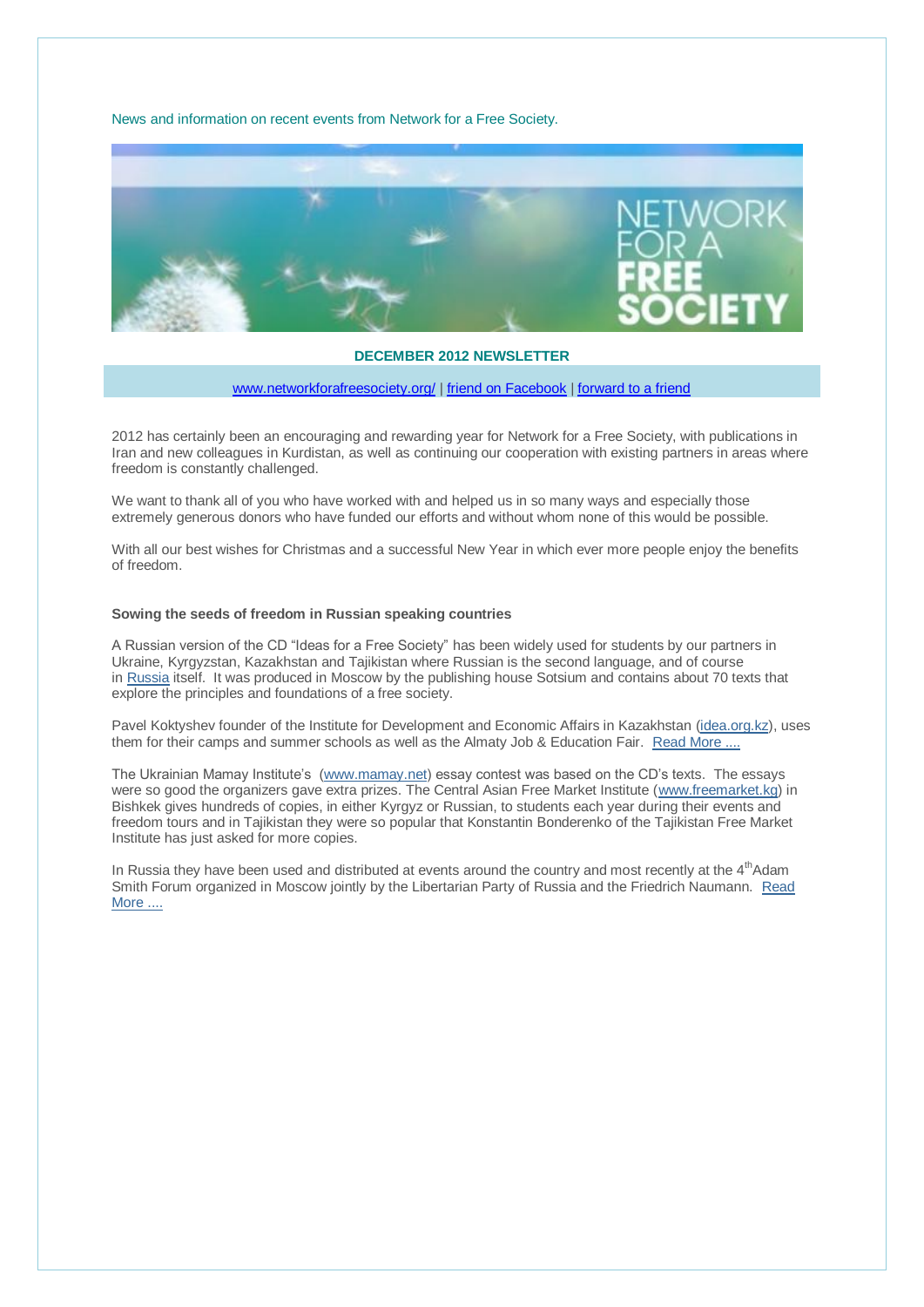**Participants queue to register in Moscow for the 4 th Adam Smith Forum.**



### **Our first publications in Iran**

The Morality of Capitalism, [\(www.atlasnetwork.org\)](http://networkforafreesociety.us6.list-manage.com/track/click?u=a9097c21dbf4b971a3ab947cf&id=00a1da3e1c&e=f99aceffb3) edited by Tom Palmer and 'Public Choice – a Primer' by Eamonn Butler [\(www.iea.co.uk\)](http://networkforafreesociety.us6.list-manage.com/track/click?u=a9097c21dbf4b971a3ab947cf&id=7bfcd7ddff&e=f99aceffb3) were published in Iran this summer. They had been ably translated by Bardia Garshsasbi and enjoyed many reviews in the national media. [Read More ....](http://networkforafreesociety.us6.list-manage2.com/track/click?u=a9097c21dbf4b971a3ab947cf&id=8678fc9ad6&e=f99aceffb3)



*The Morality of Capitalism* **and** *Public Choice – A Primer* in a book shop in Tehran.

# **A flourishing project in Africa**

2012 is NFS's  $3<sup>rd</sup>$  year of support for the essay competition run from Nigeria by Adedayo Thomas [ofAfricanLiberty.org](http://africanliberty.org/) in conjunction with The Nation newspaper. Each year its credibility and popularity grow. In 2012, 198 essays were good enough to be judged. An encouraging result for a continent where few students are taught the principles of a free society, but of course there is plenty of room for expansion as well! The essays were based on texts from the CD's and came from 10 countries. For the second year running Moses Oluwanifise won the first prize of \$1,000 plus a return ticket to a freedom conference in Kabarak University in Kenya. Read